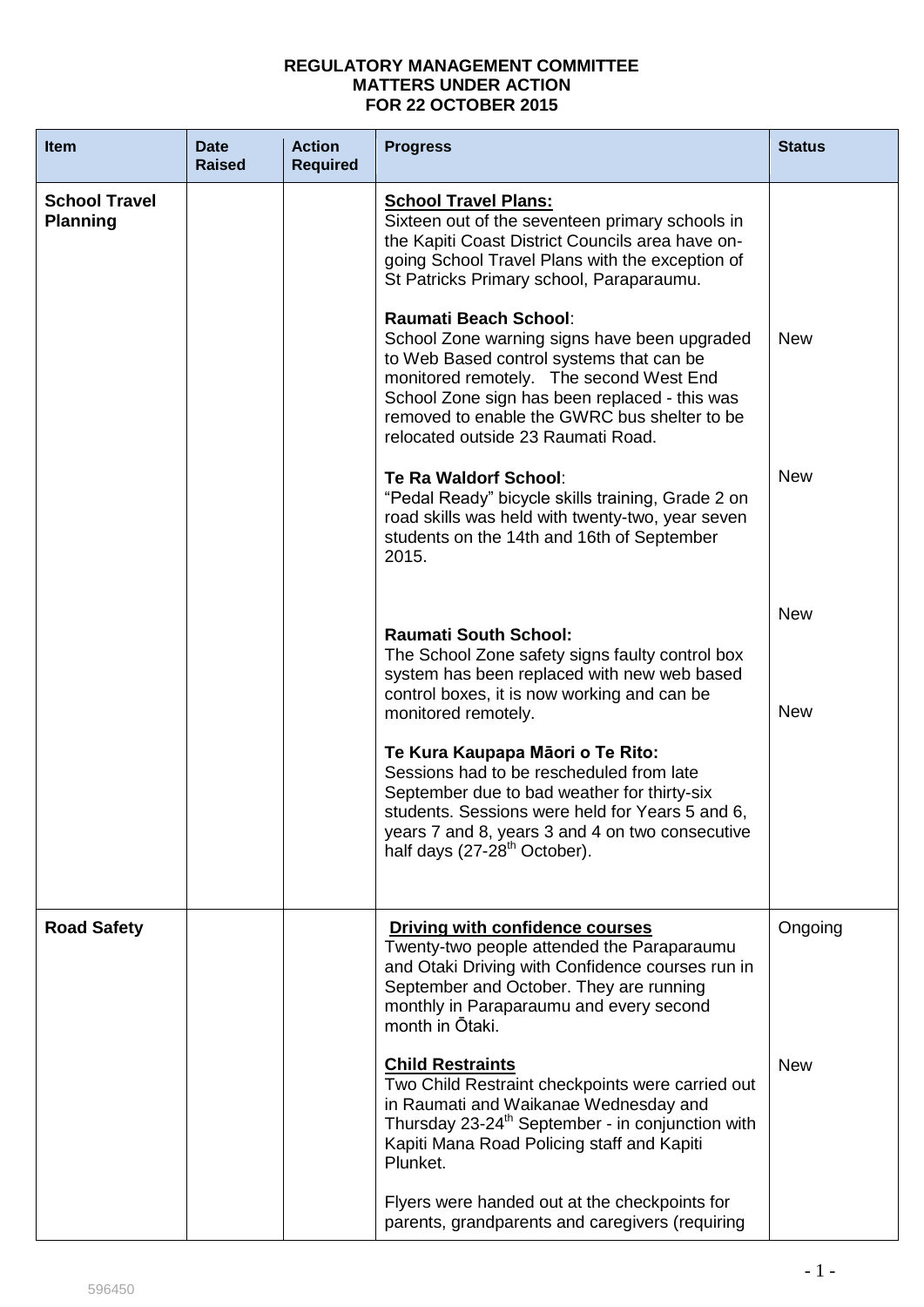| <b>Item</b>                        | <b>Date</b><br><b>Raised</b> | <b>Action</b><br><b>Required</b> | <b>Progress</b>                                                                                                                                                                                                                                                                                                                                                                                                                                                    | <b>Status</b> |
|------------------------------------|------------------------------|----------------------------------|--------------------------------------------------------------------------------------------------------------------------------------------------------------------------------------------------------------------------------------------------------------------------------------------------------------------------------------------------------------------------------------------------------------------------------------------------------------------|---------------|
|                                    |                              |                                  | Anchor bolts to extension straps to be fitted) to<br>come to the Kapiti Plunket rooms in Amohia<br>Street, Paraparaumu on the following Wednesday<br>30 <sup>th</sup> September between 9am and 1pm to have<br>them fitted free.                                                                                                                                                                                                                                   |               |
|                                    |                              |                                  | Thirteen anchor bolts were fitted on the day and a<br>further three vouchers were given for people to<br>make an appointment with the Garage to have<br>bolts fitted. Five 300mm extension straps were<br>also fitted to motor vehicles to secure tether<br>straps that were not long enough.                                                                                                                                                                      |               |
|                                    |                              |                                  | The Kapiti Plunket child car seat hire and sales<br>closes for good on Friday 23 <sup>rd</sup> October 2015.<br>Both Shelley Marshall and Amber Searle from<br>Kapiti Plunket should be commended for their<br>dedication to child and infant safety over the last<br>eight years.                                                                                                                                                                                 |               |
|                                    |                              |                                  | <b>Motorcycle Education Safety Stop:</b><br>A combined initiative between the Kapiti Coast<br>District Council and the Porirua City Council was<br>held on Sunday 11 <sup>th</sup> October between 10am and<br>1pm at the Paekakariki Hill Road summit car park<br>surveying all motorcyclists riding on the<br>Paekakariki Hill Road.                                                                                                                             | Ongoing       |
|                                    |                              |                                  | Give away information packs containing safety<br>equipment standards from ACC, sponsored and<br>subsidised "Ride Forever" motorcycle rider<br>training programme is being promoted regionally<br>by the local and regional councils. 5,000 riders<br>nationally have been targeted to complete either<br>the bronze, silver or Gold on road one-day<br>training courses. Tyre tread, depth discs and<br>digital tyre pressure gauges are included in the<br>packs. |               |
|                                    |                              |                                  | ACC are currently reviewing the number of rider<br>training providers we have in the Wellington area<br>to accommodate the increased numbers.                                                                                                                                                                                                                                                                                                                      |               |
| <b>Resource</b><br><b>Consents</b> |                              |                                  | <b>Objections</b>                                                                                                                                                                                                                                                                                                                                                                                                                                                  |               |
|                                    |                              |                                  | Ryman Healthcare - 112 Parata Street,<br>Waikanae<br>An Objection has been lodged against the<br>requirement for the payment of Reserves<br>Contribution for a Unit Title Subdivision of the<br><b>Charles Fleming Retirement Village. Discussions</b><br>are underway with the developer's consultant with<br>the aim of arranging a suitable date for a hearing.<br>Council's reference is RM140044.                                                             | Ongoing       |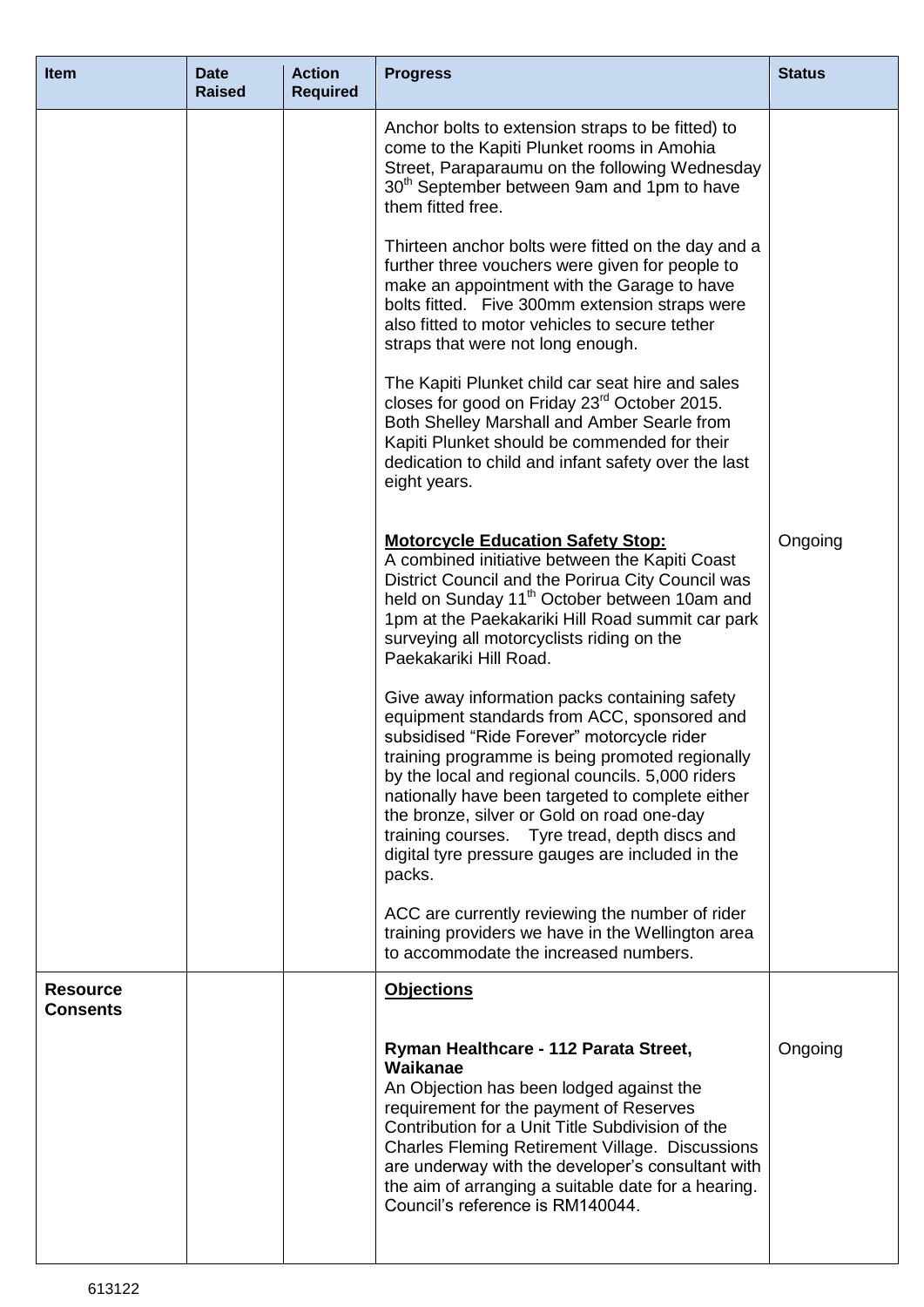| <b>Item</b> | <b>Date</b><br><b>Raised</b> | <b>Action</b><br><b>Required</b> | <b>Progress</b>                                                                                                                                                                                                                                                                                                                                                                                                                                                                                                                                                                                                                                                                                                                                                                     | <b>Status</b> |
|-------------|------------------------------|----------------------------------|-------------------------------------------------------------------------------------------------------------------------------------------------------------------------------------------------------------------------------------------------------------------------------------------------------------------------------------------------------------------------------------------------------------------------------------------------------------------------------------------------------------------------------------------------------------------------------------------------------------------------------------------------------------------------------------------------------------------------------------------------------------------------------------|---------------|
|             |                              |                                  | <b>Takahe Farms Trust Kaitawa and Waihoanga</b><br>Roads, Otaki<br>An objection was received on 28 October 2014<br>against the imposition of several conditions of<br>consent related primarily to engineering<br>construction and servicing requirements and to<br>the protection of ecological site E17 for this 4 Lot<br>Rural subdivision proposal. Due to availability of<br>the applicant, a hearing was arranged for 29 June<br>and a decision was released on 21 July 2015.<br>Council's reference is RM130134.<br>Staff have received a notice of appeal against this<br>decision and have instructed solicitors to defend<br>the decision on the objection. No date has been<br>set for a hearing in the Environment Court but<br>mediation commenced on 14 October 2015. | Ongoing       |
|             |                              |                                  | <b>Early Childhood Centre</b><br>An appeal to the Environment Court has been<br>received by the submitter against the granting of<br>this consent.<br>The Court has ordered mediation to occur<br>between parties. This took place on Tuesday 23<br>June 2015 when the parties agreed to settle. The<br>details are still under discussion.                                                                                                                                                                                                                                                                                                                                                                                                                                         | Ongoing       |
|             |                              |                                  | <b>Notified Applications</b><br>Notice of Requirement to Alter the M2PP<br><b>Expressway Designation at the Peka Peka</b><br>intersection.<br>The NZTA have lodged an application to modify<br>the configuration of the Peka Peka intersection<br>ramps.<br>The application was publicly notified on a limited<br>basis. Submissions closed on 17 August and at<br>the time of writing one submission had been<br>received.<br>As the submitter did not wish to be heard the<br>decision was issued on the papers by an<br>independent commissioner. The Councils<br>recommendation that the notice of requirement<br>be confirmed has been accepted by the requiring<br>authority This will trigger an appeal period.                                                              | Ongoing       |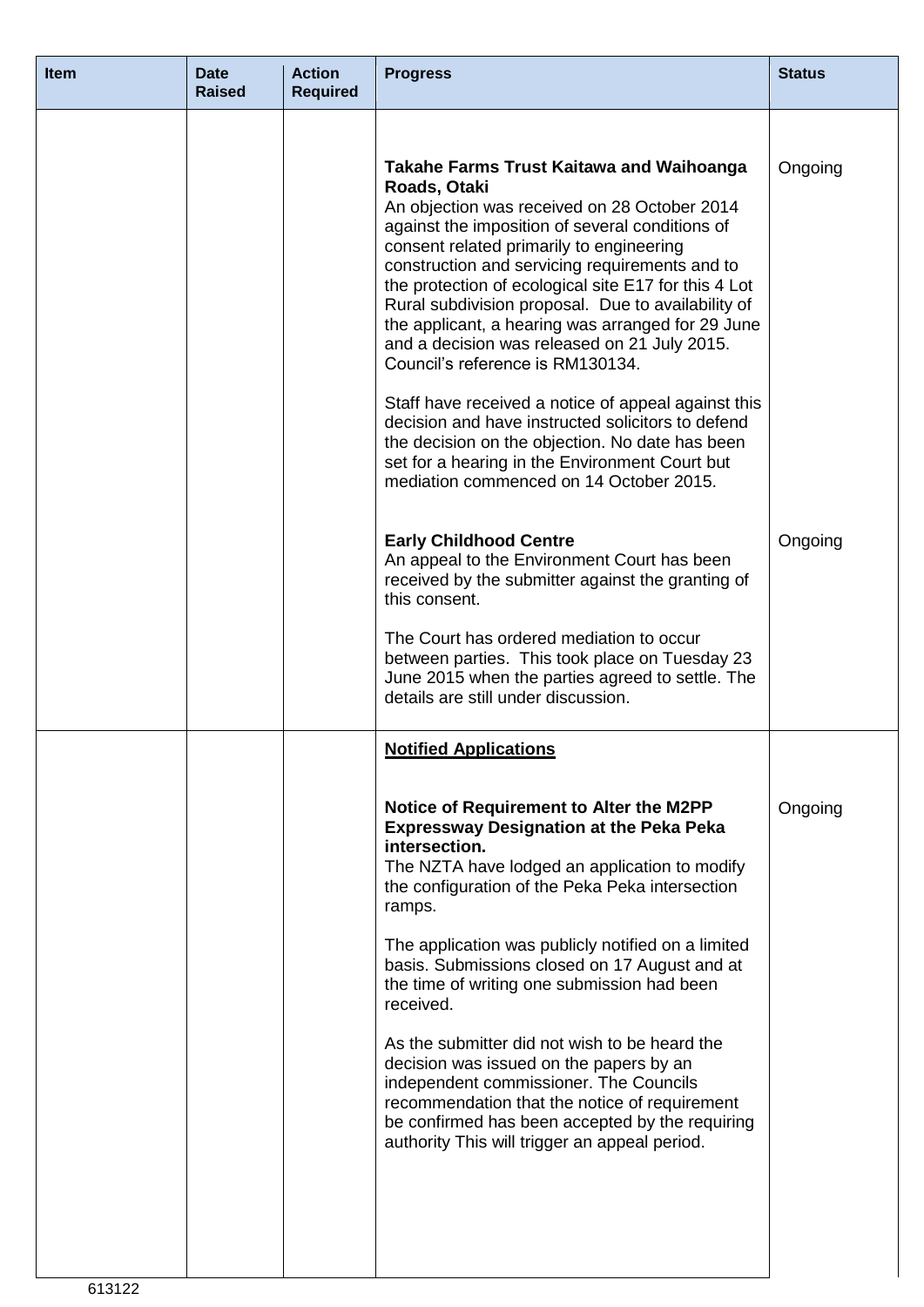| <b>Item</b> | <b>Date</b><br><b>Raised</b> | <b>Action</b><br><b>Required</b> | <b>Progress</b>                                                                                                                                                                                                                                                                                                                                                                                                                                                                                                                                                                                               | <b>Status</b> |
|-------------|------------------------------|----------------------------------|---------------------------------------------------------------------------------------------------------------------------------------------------------------------------------------------------------------------------------------------------------------------------------------------------------------------------------------------------------------------------------------------------------------------------------------------------------------------------------------------------------------------------------------------------------------------------------------------------------------|---------------|
|             |                              |                                  | Kāpiti Island Nature Tours ('KINT')<br>The applicant has been advised that:<br>If they wish to proceed with the KINT activity<br>at the same scale as existing, then the<br>application will need to be processed on a<br>limited notified basis to landowners and<br>occupiers of Kāpiti Island and iwi (or on a<br>non-notified basis if they are able to obtain<br>the written approvals of these parties).<br>If they wish to proceed with the application for<br>$\bullet$<br>the KINT activity at an increased scale then<br>the application will need to be processed on a<br>publicly notified basis. | Ongoing       |
|             |                              |                                  | Subsequently, the applicant has confirmed they<br>wish to proceed with the activity at the same<br>scale as existing and are working to obtain the<br>written approvals of Kapiti Island landowners and<br>occupiers.                                                                                                                                                                                                                                                                                                                                                                                         |               |
|             |                              |                                  | Staff have sought additional information prior to<br>notification proceeding.                                                                                                                                                                                                                                                                                                                                                                                                                                                                                                                                 |               |
|             |                              |                                  | <b>APN Billboard</b><br>The first application was withdrawn and a new<br>application lodged. That application has also<br>been placed on hold at the request of the<br>applicant following notice that public notification<br>would be required.                                                                                                                                                                                                                                                                                                                                                              | Ongoing       |
|             |                              |                                  | Waimeha Neighbourhood Development Plan<br>RM140252 to enable the development of the first<br>stage of development in the Ngarara Zone for<br>280-330 houses and apartments in a master<br>planned development with open spaces, and two<br>small mixed use commercial areas was notified<br>on 27 March 2015 to two parties. Submissions<br>closed on 28 April 2015. Two submissions have<br>been received.                                                                                                                                                                                                   | Ongoing       |
|             |                              |                                  | Discussions between the parties resolved issues<br>raised in the submissions to the extent that no<br>hearing was required and the independent<br>commissioner has now issued a decision to grant<br>the application subject to conditions.                                                                                                                                                                                                                                                                                                                                                                   |               |
|             | 26 Aug<br>2015               |                                  | Retreat centre at 150 Rangiuru Road, Otaki<br>This application was limited notified on 8 July and<br>closed 5 August. Two submissions were<br>received. Officers arranged a pre hearing meeting<br>which took place on 23 August to determine if the<br>concerns can be resolved without a hearing or if<br>the issues can be narrowed down for that<br>purpose. The application is on hold at the request<br>of the applicant to progress that discussion.                                                                                                                                                   | Ongoing       |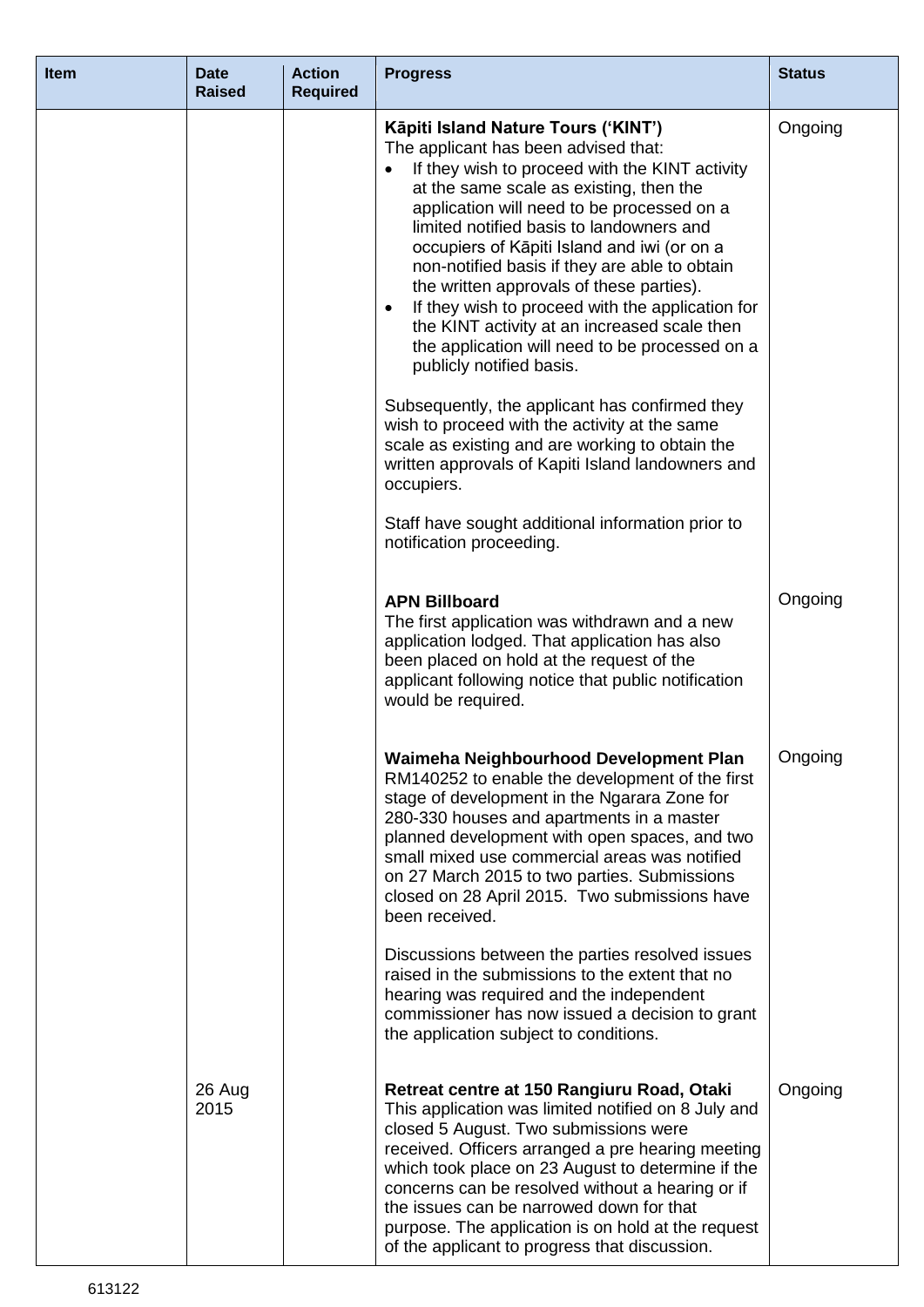| <b>Item</b>                           | <b>Date</b><br><b>Raised</b> | <b>Action</b><br><b>Required</b> | <b>Progress</b>                                                                                                                                                                                                                                                                                                           | <b>Status</b> |
|---------------------------------------|------------------------------|----------------------------------|---------------------------------------------------------------------------------------------------------------------------------------------------------------------------------------------------------------------------------------------------------------------------------------------------------------------------|---------------|
|                                       | 26 Aug<br>2015               |                                  | <b>Medical Centre at 41-43 Te Moana Road</b><br>This application was limited notified on 31 July<br>and the closing date for submissions is 28<br>August. In all, seven submissions were received<br>from eight persons. The applicant has requested<br>that an independent commissioner be appointed<br>for the hearing. | Ongoing       |
|                                       |                              |                                  | A date for a hearing before an independent<br>commissioner has tentatively been proposed for 5<br>November, 2015.                                                                                                                                                                                                         |               |
|                                       | 26 Aug<br>2015               |                                  | <b>Wellington Catholic Homes Trust, Develop a</b><br>21 unit retirement village at 10 Sylvan Avenue,<br>Waikanae<br>This application was limited notified on 31 July<br>and submissions close on 28 August. One<br>submission was received and discussions are<br>taking place between the applicant and submitter.       | Ongoing       |
|                                       |                              |                                  | Those discussions appear likely to lead to<br>agreement between the parties.                                                                                                                                                                                                                                              |               |
|                                       |                              |                                  | Far Fetched Ltd. Construct & operate three<br>visitor accommodation units. Sims Road Te<br>Horo. (RM150075)<br>This application was limited notified on 11 August<br>and the submission period closed on 8<br>September.                                                                                                  | Ongoing       |
|                                       |                              |                                  | One submission was received and the application<br>is currently on hold.                                                                                                                                                                                                                                                  |               |
|                                       | 12 Oct<br>2015               |                                  | Kapiti Yoga (RM 150162)<br>Application has been received to establish a yoga<br>Centre at 13 Tieko Street. The application has<br>been notified for submissions the closing date<br>being 13 October 2015. Three submissions had<br>been received at the time of writing.                                                 | <b>New</b>    |
|                                       | 12 Oct<br>2015               |                                  | Guest House (RM 150116)<br>Application has been received to build a one<br>bedroom guest house at 111 Field Way,<br>Waikanae. The application has been notified to<br>one adjoining party and the closing date for<br>submissions is 23 October 2015.                                                                     | <b>New</b>    |
| <b>Local Alcohol</b><br><b>Policy</b> | 17 July<br>2014              |                                  | This is currently on hold pending the outcome of<br>current appeals. Regional Local Alcohol Policy<br>Officers meet regularly to ensure that there is a<br>joined up approach to the development of LAPs,<br>learn from each other's experiences and to<br>explore regional initiatives.                                  | 2016          |